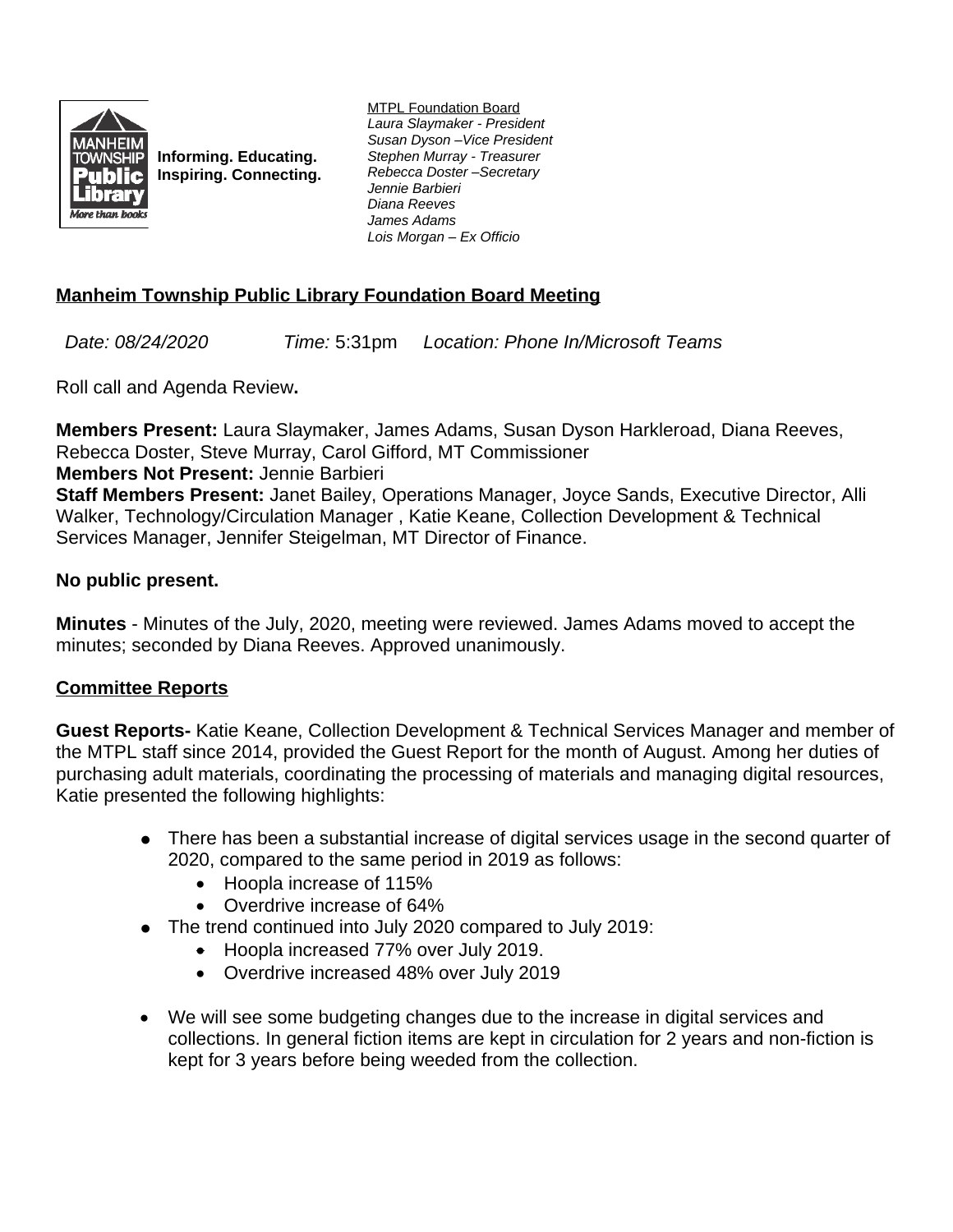**Friends Report:** The Book Sale is scheduled for September 12, 8-12 AM. The Board has been asked to help spread the word in their social media contacts. Alli Walker will send the board a graphic to use and Rennae Newman will create a press release for local media. There is an online option to pre-order and pre-pay for book category selections with expedited pick up. There will be limited choices but availability the day of the sale.

**Finance Report –** The Securities Sub-Committee continues to meet regarding long term donation strategy and creation of an Endowment Fund Policy. Any policy would need approval from The MTPL Foundation Board and the MT Board of Commissioners. The draft Endowment Policy is to be approved by the MTPL Foundation Board at the September 23, 2020, meeting so that it may be presented to the MT BOC at their October 12, 2020 meeting.

Janet Bailey, MTPL Operations Manager reported that the budget "actuals" and details are being prepared for 2021 budget preparation.

**Facilities Report –** The parking lot expansion project, which is in the Township's 2020 Capital Budget, is on hold until it is approved by the Board of Commissioners and may be deferred until 2021. The parking spaces have been a priority item. The replacement of the phone system is also deemed priority. Joyce Sands will be submitting a new and updated priority list to the Board of Commissioners for their budget deliberations. The MTPL Foundation Board will review the priority list and provide input.

The Story Walk® should be completed by the end of September. Rennae will plan a "ribbon cutting" activity and get back with a plan.

Looking forward to serving rental commitments of the Morgan Room (s), staff are beginning to clear the space and organizing space in the basement for books and other items for fundraising sale activities.

### **Personnel Report – No report**

### **Executive Director's Report-**

A reconsideration of a book placement was requested and reviewed by a committee of three (3) managers and the recommendation was to keep the book in its current placement. In further review, it was determined that it best to move the book to the young adult collection. That information will be sent to the patron who requested the review as well as the committee of three (3) who originally reviewed the book in question.

In clarification of the MT Mask Policy during COVID-19 by MT management, the Manheim Township and its departments and staff will follow the CDC Policy Guidelines. The HR director reviewed with staff and there have been no further issues.

The by-laws of the Manheim Township Public Library Foundation Board have been signed and are now with the MT Solicitor for his approval and then will be sent to the Board of Commissioners.